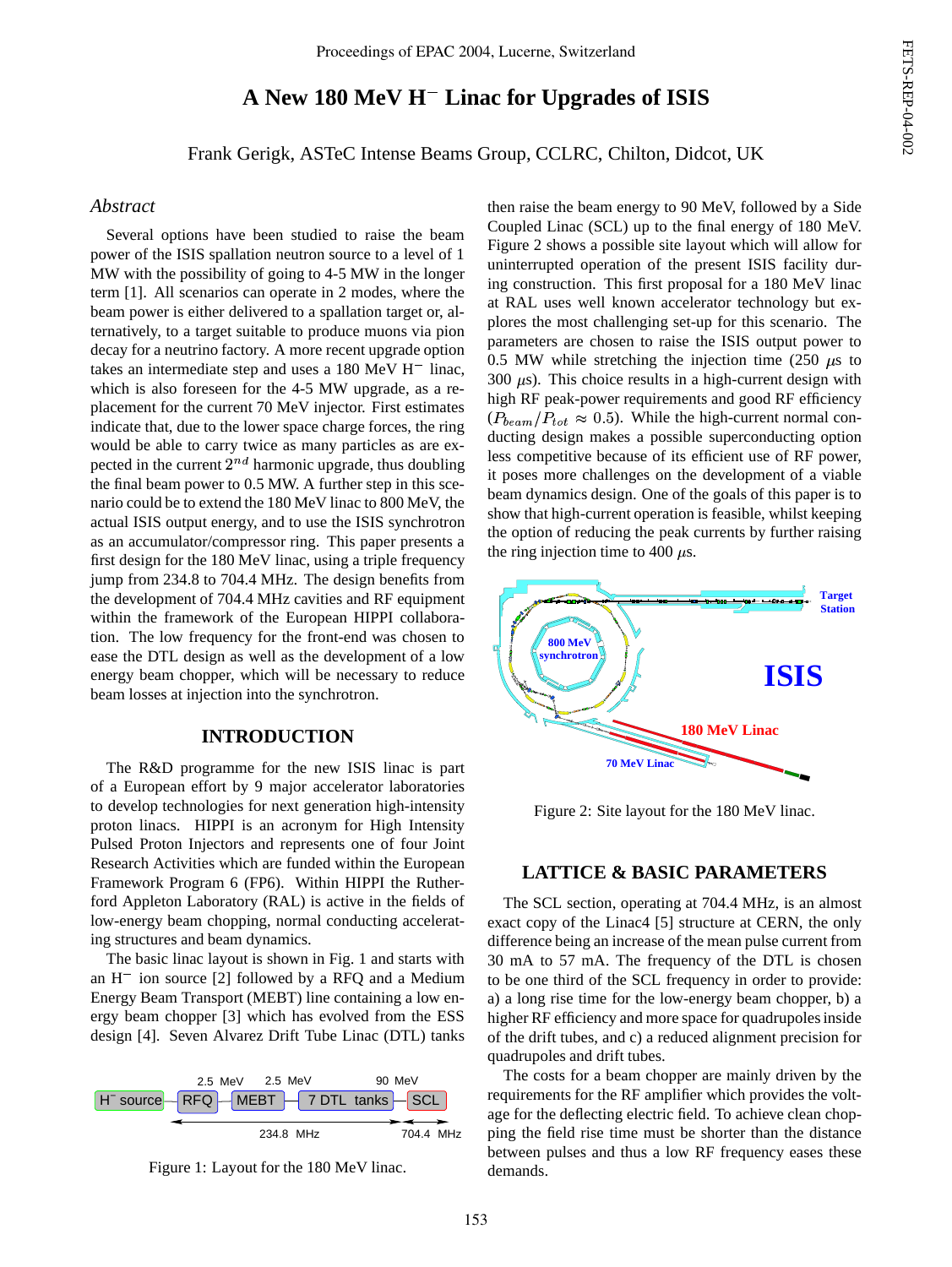The RF efficiency of the DTL is partly determined by the diameter of the drift tubes relative to the diameter of the tank. Smaller drift tubes raise the RF efficiency because less surface material is heated by the electric fields. Since the quadrupole diameter is more or less independent of the choice of RF frequency, the outer drift tube diameter remains basically unchanged for DTLs of different frequencies. This means that rising RF frequencies yield reduced shunt impedances and reduced drift tube lengths(leading to less space for quadrupoles), but also lower peak field values and smaller tanks. Figure 3 shows the dependenciesfor a DTL cell at 15 MeV assuming that the inner drift tube radius scales with the square root of the frequency. One can



Figure 3: ZTT, Kilpatrick, and tank diameter versus frequency for a DTL cell at: 15 MeV, gap/ $\beta \lambda = 0.3$ , drift tube face angle: 10 deg, drift tube diameter: 160 mm,  $E_0 = 2.5$ MV/m.

see that choosing half of the SCL frequency for the DTL (352.2 MHz instead of 234.8 MHz) would reduce the RF efficiency by  $\approx 22\%$  and the tank diameter by  $\approx 41\%$ . Furthermore the available length for the first quadrupole would shrink by 33% making it impossible to use electromagnetic quadrupoles inside the drift tubes of the first DTL tank.

The peak electric field levels are limited to  $\approx 1.2$  Kilpatrick in the DTL and to  $\approx 0.85$  in the SCL. In the DTL Diacrodes (Thales TH628) will be used to provide a maximum power per tank of 1.9 MW including a 20% reduction in shunt impedance from the calculated (superfish [6], [7]) value as well as a 25% margin for control power. A summary of the RF parameters for DTL and SCL is given in Table 1.

Transverse focusing will be provided by electromagnetic quadrupoles throughout the linac in order to maintain the flexibility of transverse matching between tanks and structures, and to be able to provide beam steering by means of independent coil powering inside selected quadrupoles.

## **BEAM DYNAMICS**

The lattice is designed to keep the ratio of longitudinal to transverse full current phase advance more or less constant at a level of 0.6 to avoid emittance exchange between the transverse and the longitudinal planes. A second guideline

Table 1: RF Parameters for DTL/SCL

|                                  |                   | DTL           | <b>SCL</b>    |
|----------------------------------|-------------------|---------------|---------------|
| frequency                        | [ $MHz$ ]         | 234.8         | 702.2         |
| energy                           | [MeV]             | $2.5 - 90$    | $90 - 180$    |
| peak current                     | [mA]              | 57            | 171           |
| peak power                       | [MW]              | 10.5          | 20.0          |
| RF efficiency $P_{beam}/P_{tot}$ |                   | $\approx 0.5$ | $\approx 0.5$ |
| $E_0$                            | [MV/m]            | 2.5           | 4.0           |
| length                           | $\lceil m \rceil$ | 55            | 35            |
| no. of tanks                     |                   |               | 25            |
| <b>RF</b> tubes/klystrons        |                   |               | $6 - 7$       |

is to keep the phase advance per metre as smooth as possible in order to decrease the sensitivity of transition areas towards mismatch. Between the 7 DTL tanks which are separated by a 'missing gap', matching is achieved using the existing DTL quadrupoles and by raising the longitudinal focusing before and after the tank transitions. A smooth transition between DTL and SCL is obtained by gradually increasing the longitudinal focusing in the last DTL tank using a phase and field ramp as shown in Fig. 4 (IMPACT [8] calculation).



Figure 4: Transverse/longitudinal phase advance per meter.

The matching itself can now be achieved by introducing one additional quadrupole and a small drift section as shown in Fig. 5. The first envelope match with TRACE3D [9], however, still needs improvement as there are still considerable phase advance oscillations in the SCL section (see Fig. 4). Despite this imperfect matching across the frequency jump there is only a moderate rms emittance growth  $(< 20\%)$  after the transition (Fig. 6).

Every frequency jump amplifies the effects of RF phase and energy errors and therefore requires a well tuned RF



Figure 5: Envelope matching between DTL and SCL with TRACE3D.